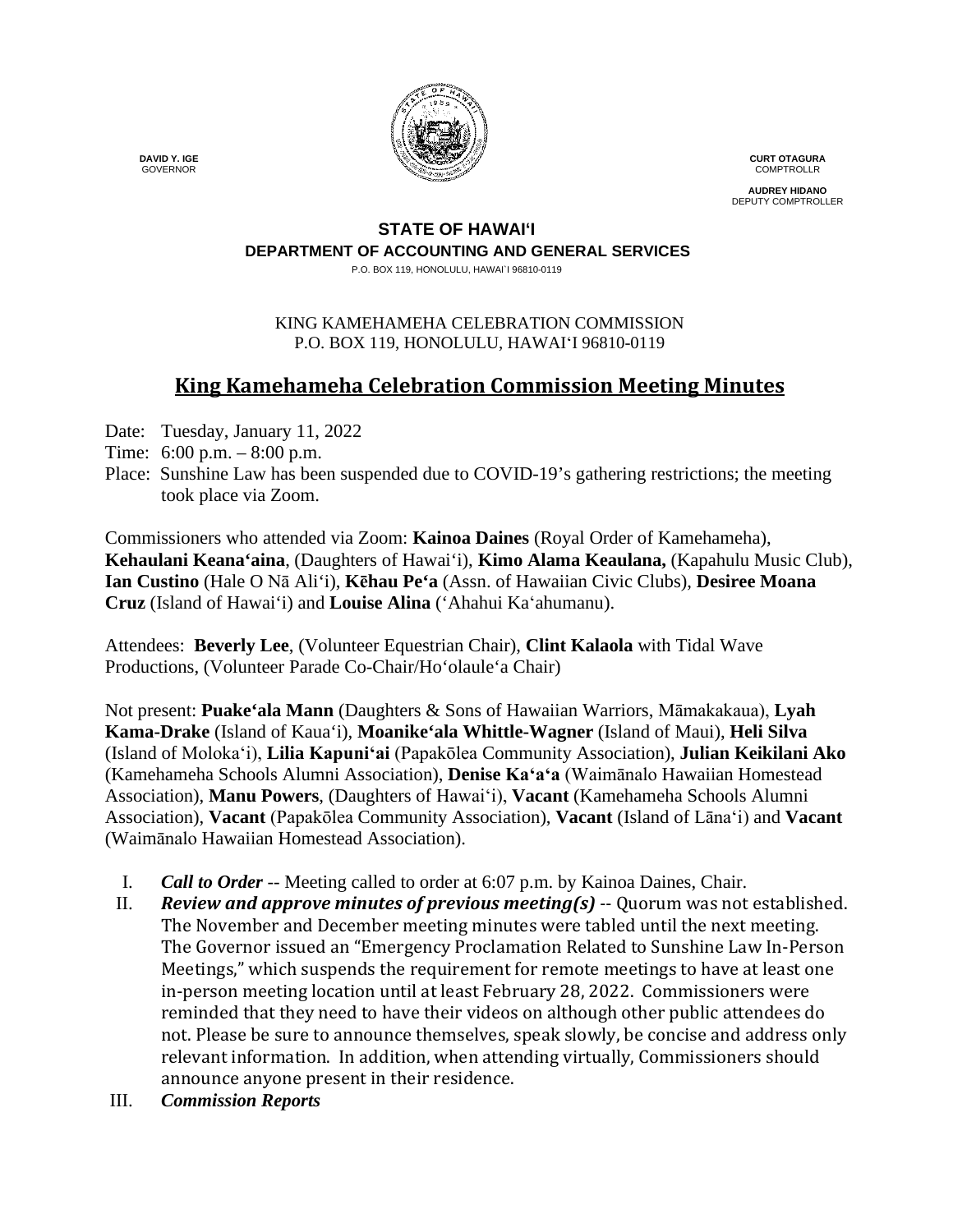- a. *Legislative* (Manu Powers) -- Nothing to report.
- b. *Statuary* (Desiree Moana Cruz) -- Desiree announced that James and Mariah O'Conner are also present at her location. Nothing to report.
- c. *Retention* (Kēhau Pe'a and Kehaulani Keanaʻaina) -- Kēhau reported that the steps to apply for a Commission seat have been uploaded to the shared folder. She also noted that Kāwika Trask with Kamehameha Schools Alumni Association stepping down as the nominee for the Commission due to work related challenges. Kehaulani thanked Julian Ako who advised he is going to select a new representative for the Commission by the February meeting.
- d. *State Archives* (Kimo Alama Keaulana) -- Kimo advised he is going to the Archives on Monday to review some of their new acquisitions and hopes to have more to report next month.
- e. *Oʻahu Parade, Hoʻolauleʻa and Pāʻū Units* (Clint Kalaola, Oʻahu Parade Co-Chair and Beverly Lee, Equestrian Chair) –- Kainoa reported that the Oʻahu Events Committee met on Sunday and the report is in the Commission shared folder. They determined there will be no Grand Marshal this year as the concensus is that his legacy is everyone in the Hawaiian Community rather than one individual. Kainoa called out one section in the report that they had discussed following our last meeting in which Kimo noted that the current statewide and Oʻahu parade theme transalation sounds as though Kamehameha ʻEkahi is still alive. There was discussion regarding changing the theme to E Ola Ka Inoa ʻO Kamehameha which was agreed upon. In a proactive effort to provide and implement safety protocols for the parade, Beverly Lee is looking into a COVID management sponsorship from Kaiser Permanente to include temperature checks, masks and social distancing support. The Hoʻolauleʻa is being planned for Aloha Tower Marketplace. Also, the planned May 25 General Parade Meeting, normally held at the State Capitol will be moved to Kapiolani Bandstand to provide a safe outdoor meeting space. Awaiting final confirmation on availablity of space from Kapiolani Park permitting.
- f. **150th Kamehameha Day Celebration Committee** (Kainoa Daines) -- Kainoa reported we are working with the DOE and several museums across the state to celebrate Kamehameha with exhibits. Comfirmations include: Kauaʻi Museum, Huliheʻe and Queen Emma Summer Palaces, ʻIolani Palace, Bailey House and Lymand House Museums, Honolulu State Art Museum. Although communications began in 2020 COVID has been hampering the planning. We are awaiting information from the participants on what to include in the marketing materials.

### IV. *KKCC Business*

- *a. Executive Director's Report* (Amy Hammond) -- Amy completed the regularly required DAG's administrative duties and tasks and attended the monthly DAGS meeting. We were advised by the State Foundation on Culture and the Arts (SFCA) that they are working on processing our Lei Draping Funding. In addition, she completed the procurement training and is awaiting procurement authorization.
- *b. Executive Committee Report* -- Nothing to report.
	- *i. Financial Update* (Ian Custino) -- Ian noted that the financial statement is the same as last meeting.